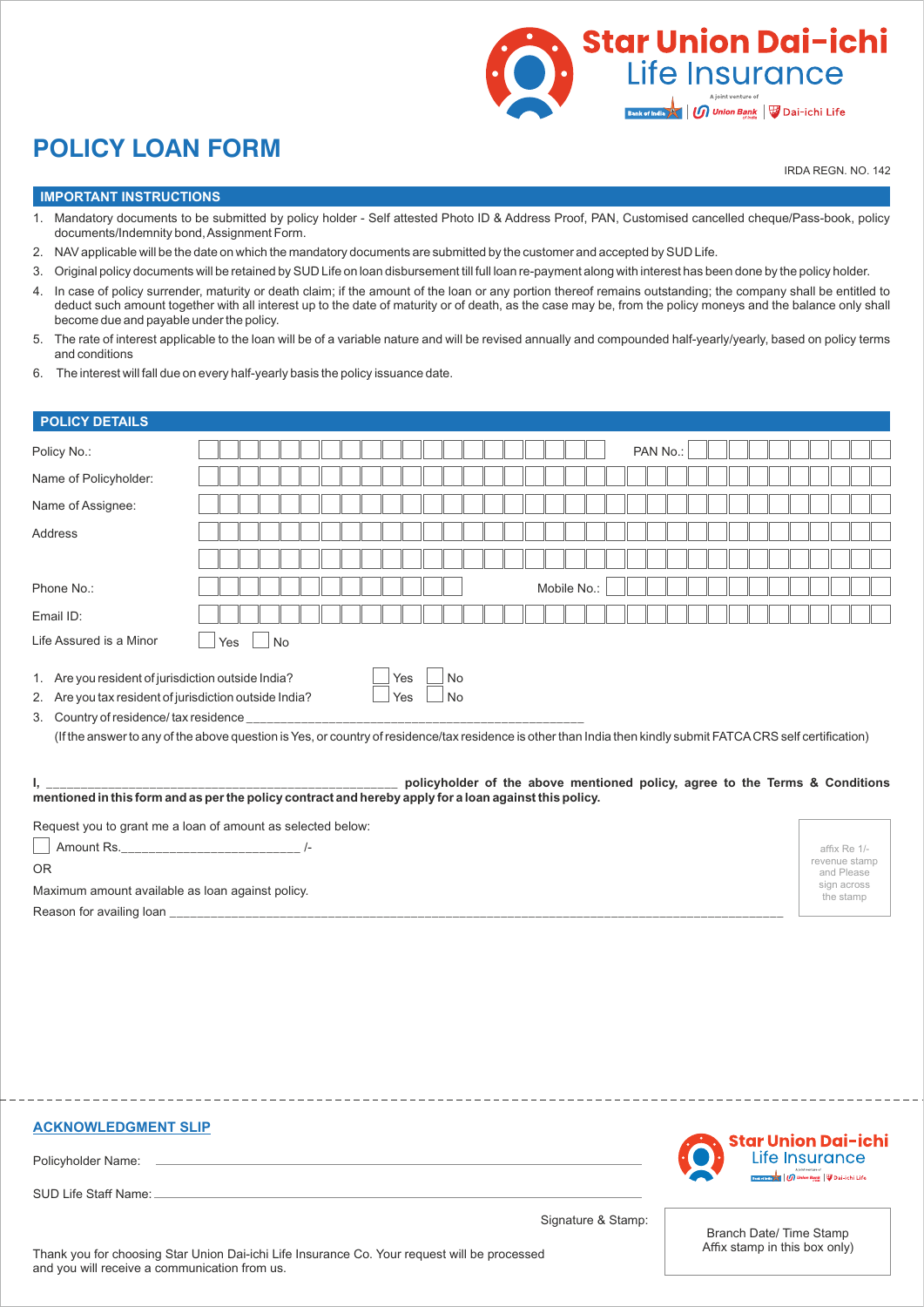

IRDA REGN. NO. 142

#### **ABSOLUTE ASSIGNMENT AGAINST VALUABLE CONSIDERATION**

I/We, the Policyholder (if the policy is assigned)/Trustee(s) of the policy do hereby absolutely and irrevocably assign and transfer all my/our rights, claim, title and interests under the said policy to Star Union Dai-ichi Life Insurance Co. to be held by, as security towards repayment of the loan with interest at the rate/(s) agreed upon.

| Date:                  |                                         |  |  |  |  |  |  |  |  |  |  |            |  |  |              |  |  | Signature of Policyholder |  |  |
|------------------------|-----------------------------------------|--|--|--|--|--|--|--|--|--|--|------------|--|--|--------------|--|--|---------------------------|--|--|
|                        |                                         |  |  |  |  |  |  |  |  |  |  |            |  |  |              |  |  |                           |  |  |
|                        |                                         |  |  |  |  |  |  |  |  |  |  |            |  |  |              |  |  |                           |  |  |
| Date:                  |                                         |  |  |  |  |  |  |  |  |  |  |            |  |  |              |  |  | Signature of Witness      |  |  |
|                        | <b>BANK ACCOUNT DETAILS (MANDATORY)</b> |  |  |  |  |  |  |  |  |  |  |            |  |  |              |  |  |                           |  |  |
| Bank Name:             |                                         |  |  |  |  |  |  |  |  |  |  |            |  |  |              |  |  |                           |  |  |
| <b>Branch Address:</b> |                                         |  |  |  |  |  |  |  |  |  |  |            |  |  |              |  |  |                           |  |  |
|                        |                                         |  |  |  |  |  |  |  |  |  |  |            |  |  |              |  |  |                           |  |  |
| Bank A/C No.:          |                                         |  |  |  |  |  |  |  |  |  |  |            |  |  | Type of A/C: |  |  |                           |  |  |
| <b>IFSC Code:</b>      |                                         |  |  |  |  |  |  |  |  |  |  | MICR Code: |  |  |              |  |  |                           |  |  |
| A/C holder's Name:     |                                         |  |  |  |  |  |  |  |  |  |  |            |  |  |              |  |  |                           |  |  |

#### **FATCA/CRS DECLARATION**

I,Mr./Ms./Dr.\_\_\_\_\_\_\_\_\_\_\_\_\_\_\_\_\_\_\_\_\_\_\_\_\_\_\_\_\_\_\_\_\_\_\_\_\_\_\_\_\_\_\_\_\_\_\_\_\_\_\_\_\_\_\_\_\_\_\_\_\_\_\_\_\_\_\_\_\_\_\_\_\_\_\_\_\_\_\_\_\_\_\_\_\_\_\_\_\_\_\_\_\_\_\_\_ hereby confirm that the

information provided above with respect to my residency/ tax residency is true and correct to the best of my knowledge and belief. In case any of the above specified information is found to be false or untrue or misleading or misrepresenting, I am aware that I shall be liable for it. I also confirm that I have read and understood the FATCA & CRS Terms and Conditions and hereby accept the same. I/We further agree to submit a new form within 30 days if any information or certification on this form becomes incorrect or if there is any change/ modification to the information in future and also undertake to provide any other additional information as may be required at your end or by domestic or overseas regulators/ tax authorities. I/ We understand that the Company is not able to offer any tax advice on CRS/FATCA or its impact and I/We shall seek any advice that may be required from an independent professional tax advisor. I/We agree that this information may be shared with domestic regulators/tax authorities, including but not limited to the Financial Intelligence Unit-India (FIU-IND), the tax /revenue authorities in India or outside India wherever it is legally required and other investigation agencies without any obligation of advising me of the same. I authorize to share the given information to other Registered Intermediaries/or any regulated intermediaries registered with SEBI / RBI / IRDA / PFRDA to facilitate single submission / update & for other relevant purposes.

| Date: |  |  |  |
|-------|--|--|--|
|       |  |  |  |

Signature of the Policy Holder Date: Place: \_\_\_\_\_\_\_\_\_\_\_\_\_\_\_\_\_\_\_\_\_\_\_\_

## **Star Union Dai-ichi Life Insurance Company Limited**

Registered Office: 11<sup>th</sup> Floor, Vishwaroop IT Park, Plot No. 34, 35 & 38, Sector 30A of IIP, Vashi, Navi Mumbai – 400 703. Toll Free No.: 1800 266 8833 (9:30 am to 6:30 pm – Mon to Sat) | Tel.: 022-7196 6200 | Fax: 022-7196 2811 Email: customercare@sudlife.in | Website: www.sudlife.in | IRDAI Regn. No. 142 | CIN: U66010MH2007PLC174472 Trademark used under licence from respective owners.

We mean lite!